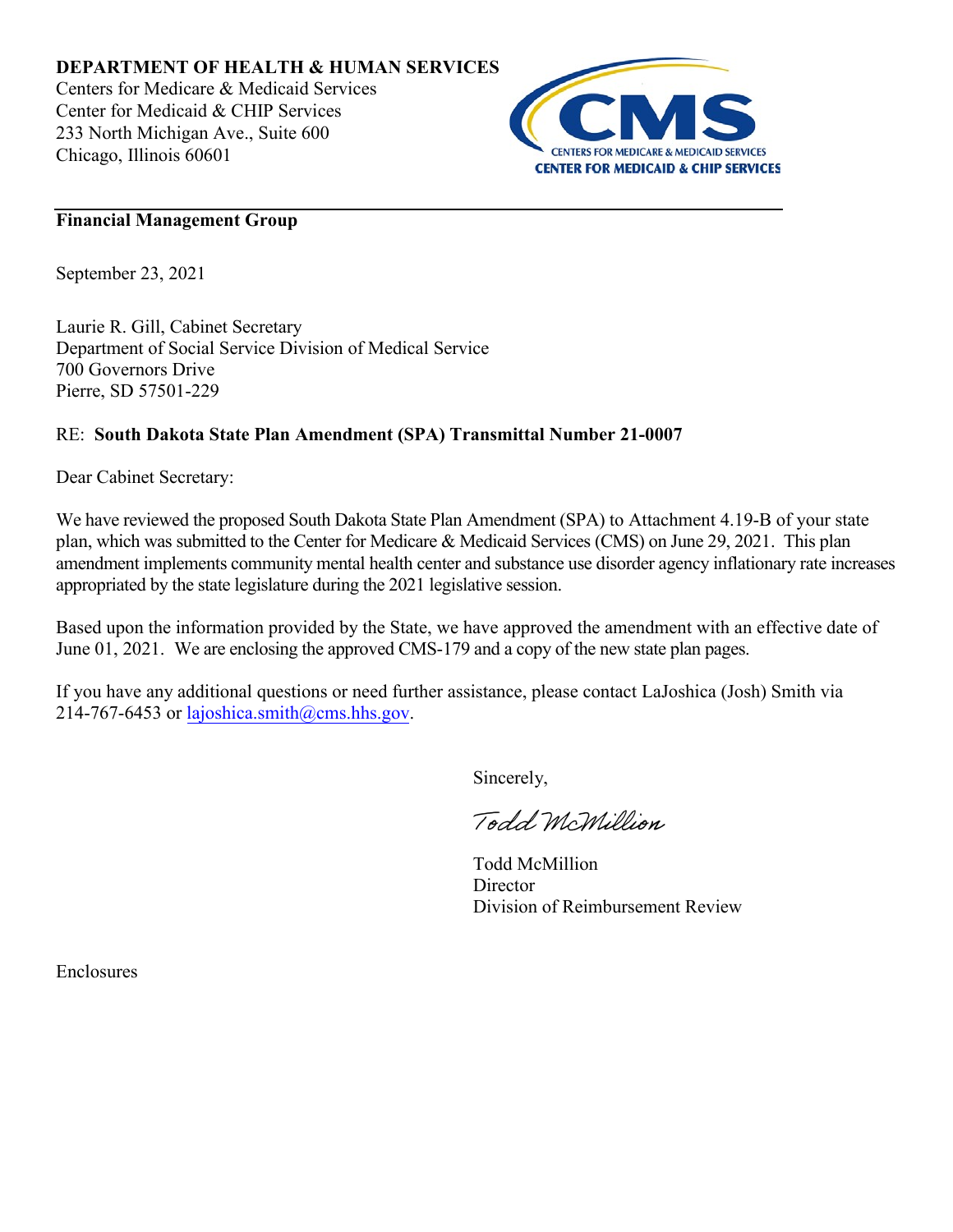| <b>DEPARTMENT OF HEALTH AND HUMAN SERVICES</b><br><b>CENTERS FOR MEDICARE &amp; MEDICAID SERVICES</b>                                                                                                                                                                              |                                                                                                                                 | <b>FORM APPROVED</b><br><b>OMB NO. 0938-0193</b> |
|------------------------------------------------------------------------------------------------------------------------------------------------------------------------------------------------------------------------------------------------------------------------------------|---------------------------------------------------------------------------------------------------------------------------------|--------------------------------------------------|
| <b>TRANSMITTAL AND NOTICE OF APPROVAL OF</b><br><b>STATE PLAN MATERIAL</b>                                                                                                                                                                                                         | 1. TRANSMITTAL NUMBER:<br>SD-21-0007                                                                                            | 2. STATE:<br>South Dakota                        |
| <b>FOR: CENTERS FOR MEDICARE &amp; MEDICAID SERVICES</b>                                                                                                                                                                                                                           | 3. PROGRAM IDENTIFICATION: TITLE XIX OF THE<br>SOCIAL SECURITY ACT (MEDICAID)                                                   |                                                  |
| TO: REGIONAL ADMINISTRATOR<br><b>CENTERS FOR MEDICARE &amp; MEDICAID SERVICES</b><br>DEPARTMENT OF HEALTH AND HUMAN SERVICES                                                                                                                                                       | <b>4. PROPOSED EFFECTIVE DATE</b><br>June 1, 2021                                                                               |                                                  |
| 5. TYPE OF PLAN MATERIAL (Check One):<br><b>NEW STATE PLAN</b>                                                                                                                                                                                                                     | <b>EXAMENDMENT TO BE CONSIDERED AS NEW PLAN</b>                                                                                 | <b>ZAMENDMENT</b>                                |
| COMPLETE BLOCKS 6 THRU 10 IF THIS IS AN AMENDMENT (Separate Transmittal for each amendment)                                                                                                                                                                                        |                                                                                                                                 |                                                  |
| <b>FEDERAL STATUTE/REGULATION CITATION:</b><br>6.<br>42 CFR 447,201                                                                                                                                                                                                                | 7. FEDERAL BUDGET IMPACT:<br>a. FFY 2021: \$470,329.00<br>b. FFY 2022: \$1,419,959.00                                           |                                                  |
| 8. PAGE NUMBER OF THE PLAN SECTION OR ATTACHMENT:<br>Attachment 4.19-A, B Introduction Page 1                                                                                                                                                                                      | 9. PAGE NUMBER OF THE SUPERSEDED PLAN<br><b>SECTION OR ATTACHMENT (If Applicable):</b><br>Attachment 4.19-ABIntroduction Page 1 |                                                  |
| 10. SUBJECT OF AMENDMENT:<br>This State Plan Amendment implements community mental health center and substance use disorder agency inflationary rate<br>increases appropriated by the state legislature during the 2021 legislative session.<br>11. GOVERNOR'S REVIEW (Check One): |                                                                                                                                 |                                                  |
| <b><i>NGOVERNOR'S OFFICE REPORTED NO COMMENT</i></b><br>□ COMMENTS OF GOVERNOR'S OFFICE ENCLOSED<br>$\Box$ NO REPLY RECEIVED WITHIN 45 DAYS OF SUBMITTAL                                                                                                                           | $\Box$ OTHER, AS SPECIFIED:                                                                                                     |                                                  |
| 12. SIGNATURE OF STATE AGENCY OFFICIAL:<br>Wilte                                                                                                                                                                                                                                   | 16. RETURN TO:                                                                                                                  |                                                  |
| 13. TYPED NAME:<br>Laúrie R. Gill<br><b>14. TITLE:</b><br><b>Cabinet Secretary</b>                                                                                                                                                                                                 | DEPARTMENT OF SOCIAL SERVICES<br><b>DIVISION OF MEDICAL SERVICES</b><br><b>700 GOVERNORS DRIVE</b><br>PIERRE, SD 57501-2291     |                                                  |
| <b>15. DATE SUBMITTED:</b><br>June 29, 2021                                                                                                                                                                                                                                        |                                                                                                                                 |                                                  |
| FOR REGIONAL OFFICE USE ONLY                                                                                                                                                                                                                                                       |                                                                                                                                 |                                                  |
| 17. DATE RECEIVED:<br>06/29/21                                                                                                                                                                                                                                                     | 18. DATE APPROVED: September 23, 2021                                                                                           |                                                  |
| PLAN APPROVED - ONE COPY ATTACHED                                                                                                                                                                                                                                                  |                                                                                                                                 |                                                  |
| 19. EFFECTIVE DATE OF APPROVED MATERIAL:<br>06/01/21                                                                                                                                                                                                                               | 20. SIGNATURE OF REGIONAL OFFICIAL:<br>Todd McMillion                                                                           |                                                  |
| 21. TYPED NAME:<br><b>Todd McMillion</b>                                                                                                                                                                                                                                           | 22. TITLE:<br><b>Directora Division of Reimbursement Review</b>                                                                 |                                                  |
| 23.REMARKS:                                                                                                                                                                                                                                                                        |                                                                                                                                 |                                                  |
| Pen and ink change authorized by the state for Block 8 and Block 9 to correctly reflect submitted 4.19B plan page(s)                                                                                                                                                               |                                                                                                                                 |                                                  |

**FORM CMS-179 (07-92)**